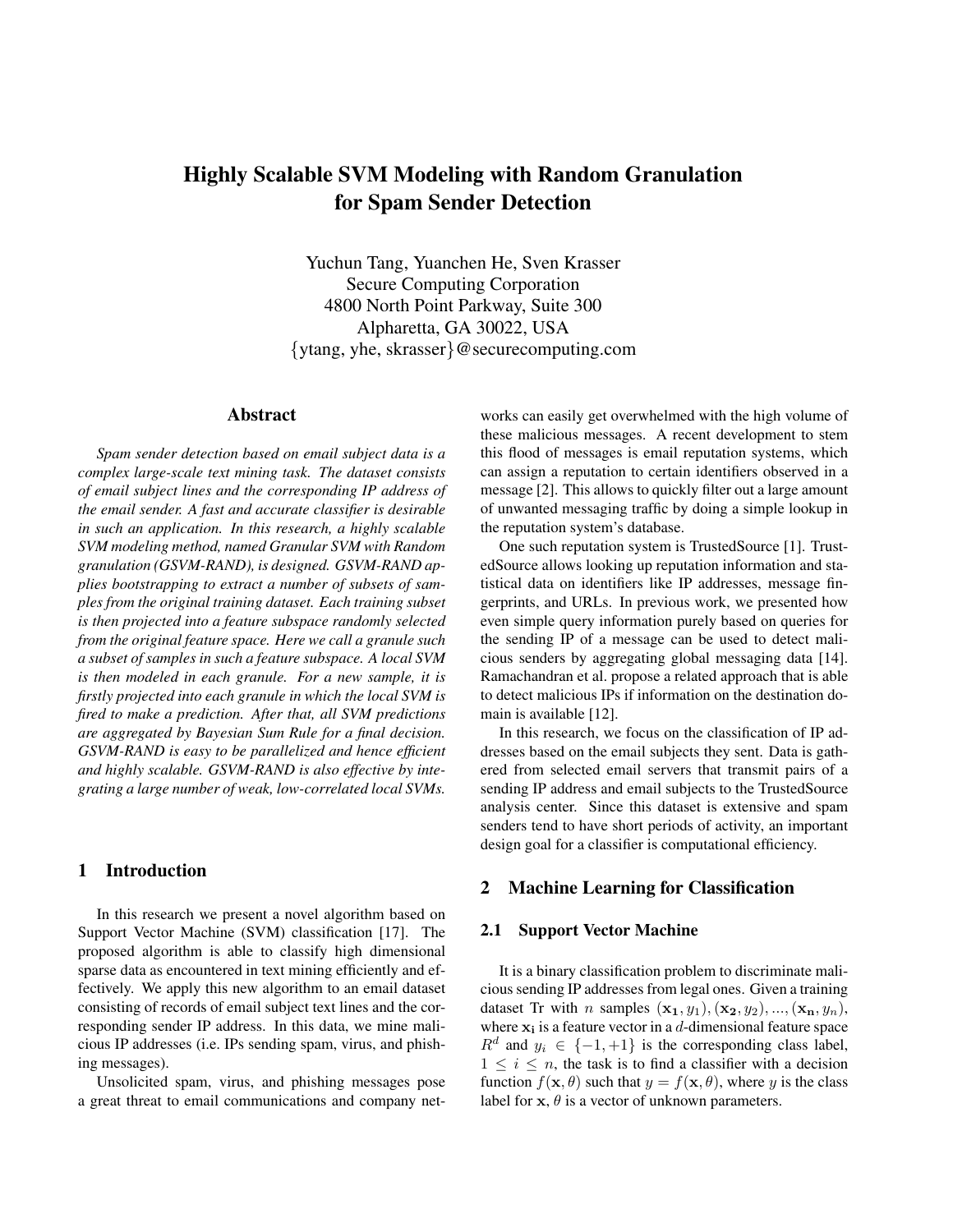SVM is a classification technique based on statistical learning theory [17]. Geometrically, the SVM modeling algorithm finds an optimal hyperplane with the maximal margin to separate two classes, which requires to solve the following optimization problem.

maximize

$$
\sum_{i=1}^{n} \alpha_i - \frac{1}{2} \sum_{i,j=1}^{n} \alpha_i \alpha_j y_i y_j K(\mathbf{x_i}, \mathbf{x_j})
$$

subject to  $(1)$ 

$$
\sum_{i=1}^{n} \alpha_i y_i = 0
$$
  
 
$$
0 \le \alpha_i \le C, i = 1, 2, \dots n
$$

where  $\alpha_i$  is the weight assigned to the training sample  $x_i$ . If  $\alpha_i > 0$ ,  $\mathbf{x_i}$  is called a support vector. C is a "regulation" parameter" used to trade-off the training accuracy and the model complexity so that a superior generalization capability can be obtained.  $K$  is a kernel function, which is used to measure the similarity between two samples. A popular RBF kernel function, as shown in (2), is used in this research.

$$
K(\mathbf{x_i}, \mathbf{x_j}) = \exp(-\gamma \|\mathbf{x_i} - \mathbf{x_j}\|^2), \gamma > 0 \tag{2}
$$

After the weights are determined, a test sample x is classified by

$$
y = \text{sign}\left(\sum_{i=1}^{n} \alpha_i y_i K(\mathbf{x_i}, \mathbf{x})\right),\tag{3}
$$

$$
\text{sign}(a) = \begin{cases} +1, & \text{if } a > 0\\ -1, & \text{otherwise} \end{cases}
$$

To determine the values of  $< \gamma$ ,  $C >$ , a Cross Validation (CV) process is usually conducted on the training dataset. CV is also used to estimate the generalization capability on new samples that are not in the training dataset. A  $k$ fold CV randomly splits the training dataset into  $k$  approximately equal-sized subsets, leaves out one subset, builds a classifier on the remaining samples, and then evaluates classification performance on the unused subset. This process is repeated  $k$  times for each subset to obtain the CV performance over the whole training dataset. CV is computationally expensive and hence is not feasible for time-critical classification tasks.

#### 2.2 Granular Computing

Granular computing represents information in the form of some aggregates (called *information granules*) such as subsets, subspaces, classes, or clusters of a universe. It then solves the targeted problem in each information granule [10]. There are two principles in granular computing. The first principle is divide-and-conquer to split a huge problem into a sequence of granules (*granule split*); The second principle is data cleaning to define the suitable size for one granule to comprehend the problem at hand without getting buried in unnecessary details (*granule shrink*). As opposed to traditional data-oriented numeric computing, granular computing is knowledge-oriented [3]. By embedding prior knowledge into the granulation process for data modeling, better classification can be obtained.

A granular computing-based learning framework called Granular Support Vector Machines (GSVM) was proposed in [13]. GSVM combines the principles from statistical learning theory and granular computing theory in a systematic and formal way. GSVM works by extracting a sequence of information granules with granule split and/or granule shrink, and then building an SVM on some of these granules when necessary. The main potential advantages of GSVM are:

- 1. GSVM is more sensitive to the inherent data distribution by trading off between local significance of a subset of data and global correlation among different subsets of data, or trading off between information loss and data cleaning. Hence, GSVM may improve the classification performance.
- 2. GSVM may speed up the modeling process and the classification process by eliminating redundant data locally. As a result, it is more efficient and scalable on huge datasets.

## 2.3 Related Work

Some works have been reported on SVM ensembling with bagging [7, 6, 16, 18, 15].

Kim et al. [7] proposed to use the SVM ensembles with bagging to improve the classification accuracy. The proposed method demonstrated 1-2% accuracy improvement on SVM modeling in their experiments. However, the experiments were only conducted on two small datasets and no efficiency analysis was given.

Collobert et al. [6] designed a parallel mixture of SVMs for very large scale problems. Compared to one SVM, both effectiveness and efficiency improvements were observed with the gated SVM mixture. However, they did not use bagging but randomly divide the training dataset into approximately equal sized subsets. The subsets need to be adjusted in the following recursive process to ensure a balance among them. Without bagging, their method had to estimate the generalization capability with expensive crossvalidation process. And the datasets in their experiments are low dimensional with only 54 or 135 input features.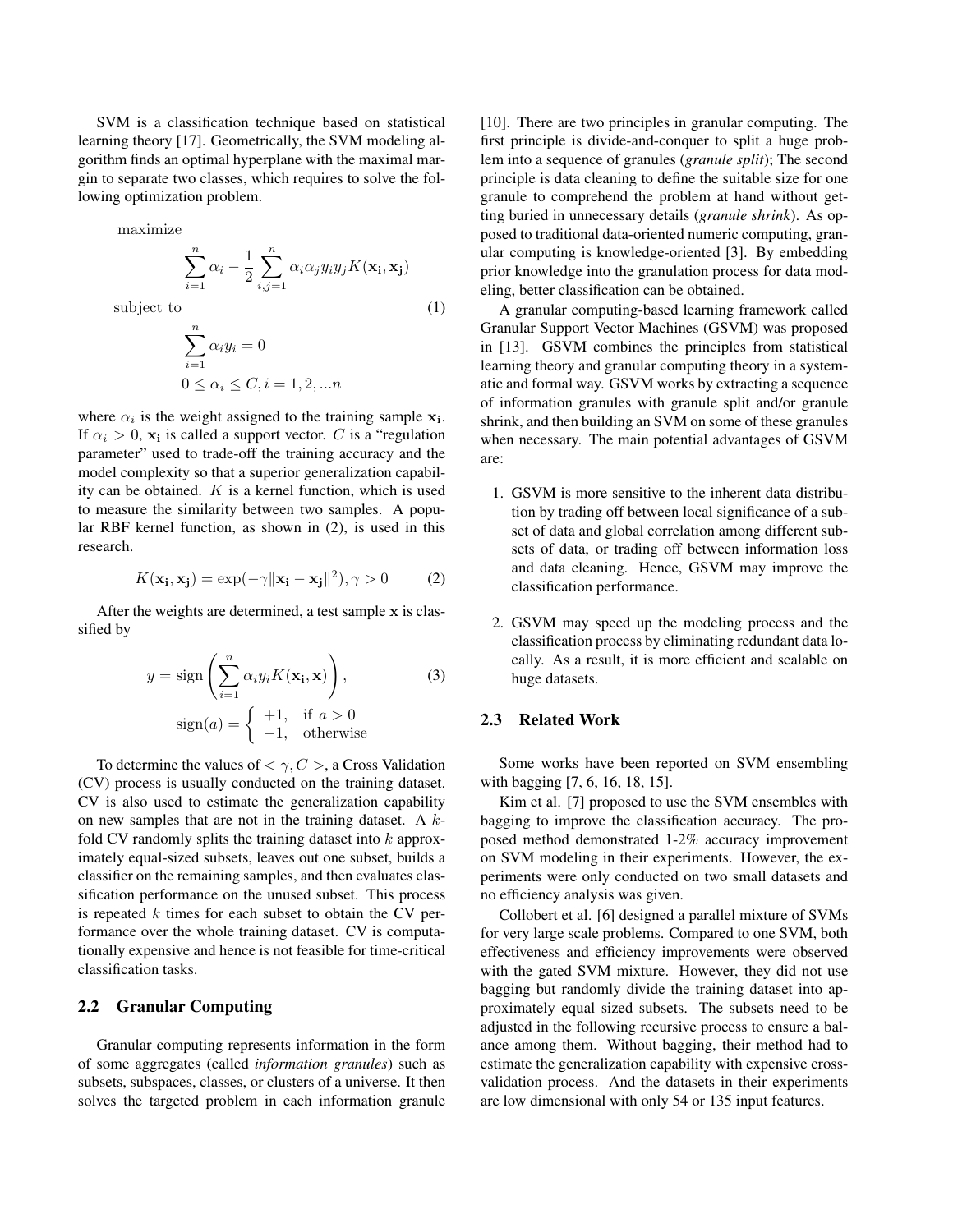In [7, 6], both of them observed the best performance by learning a meta classifier for aggregation. However, meta learning is expensive and hence maybe not desired on a large dataset.

Valentini et al. [16] proposed bagging of low-bias SVMs. The target is to reduce bias instead of classification error for each individual SVM. The experiments indicated that it often improves classification accuracy, compared to one well-tuned SVM and to bags of individually well-tuned SVMs. However, the idea was only tested on small datasets and no efficiency analysis was given. It is also expensive to tune individual SVMs separately in their method.

Yan et al. [18] presented an SVMs ensemble method based on bagging and fuzzy integral. The simulating results demonstrated their method outperformed a single SVM and traditional SVMs aggregation technique via major voting in terms of accuracy. They also proposed to tune each individual SVM separately. However, the idea was only tested on small datasets and no efficiency analysis was given. Only 3 or 8 times bagging were conducted in their experiments. With a small bagging number, the ensemble classifier may be not converged to the optimum. With a large bagging number, it is expensive to tune individual SVMs separately (with CV).

Tao et al. [15] used both bagging and random subspace for constructing an SVM ensemble to improve the relevance feedback performance in content-based image retrieval. Their ABRS-SVM algorithm focused on building SVM ensembles on highly imbalanced data in the specific application domain. They applied a two-layer process that generated several bootstrapping subsets first and then projected each subset into several subspaces. This method may limit diversity among different SVMs because some SVMs were built from the same subset. They tested ABRS-SVM on a small size but high dimensional dataset.

All of these works were not tested on a both "high" and "wide" dataset, i.e., with both a large number of samples and a large number of features, which is not uncommon in a large scale text mining application. And hence it is worth to investigate how an SVM ensemble method with bagging and random subspace projection behaves on such a high and wide dataset, in terms of both effectiveness and efficiency.

These works did not also evaluate classification effectiveness with Receiver Operating Characteristic (ROC) analysis [4], which is typically desirable in a real world classification system.

## 3 GSVM-RAND

In this research, we design a novel GSVM modeling algorithm by utilizing bootstrapping and random subspace projection for granulation. We also investigate three different SVM modeling aggregation methods.



**Figure 1. GSVM-RAND training**

#### 3.1 Bootstrapping

Given a training dataset  $\text{Tr}$  of  $n$  samples, a bootstrapping process generates a new in-bag subset Tr IB of size  $n'(n' \leq n)$  by sampling uniformly from Tr with replacement. By sampling with replacement it is likely that some samples are repeated in Tr<sub>-</sub>IB. If  $n' = n (100\%$  bootstrapping), with large *n* the set Tr<sub>-IB</sub> is expected to have  $63.2\%$ samples of Tr, the rest being duplicates. And the remaining 36.8% samples form another out-of-bag subset Tr OB. If  $n' < n$ , for example  $n' \cong \frac{n}{10}$  (10% bootstrapping), less samples are expected to be in Tr<sub>IB</sub> and more in Tr<sub>IDB</sub>.

We can do bootstrapping multiple times on Tr to generate many different in-bag subsets. A smaller  $n'$  would further encourage diversity among different in-bag subsets. A smaller  $n'$  is also beneficial to improve efficiency because the in-bag subsets are smaller.

#### 3.2 Random Subspace Projection

After each bootstrapping is done, the in-bag subset and the out-of-bag subset are projected into a subspace. The subspace is constructed by randomly selecting a small part of features from the original feature space without replacement. Different bootstrapping datasets are (very likely) pro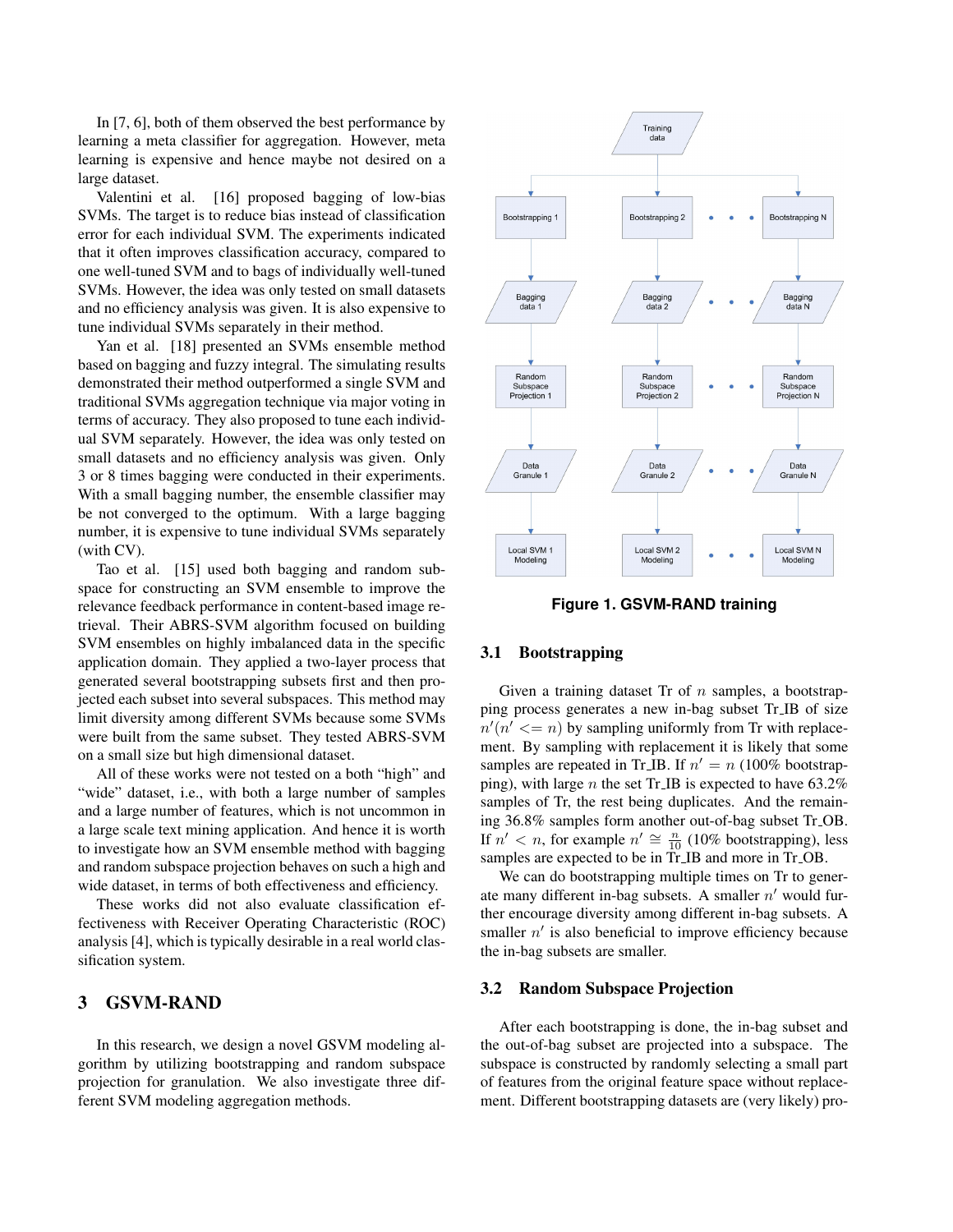jected into different subspaces. And hence we can further enlarge diversity among different data subsets. Here we call a *granule* is created after a bootstrapping and a random subspace projection.

On the email subject data (as well as other text mining vector-space-modeled data), there are typically a lot of tokens as features. Each token feature is low-informative and there is large redundancy among them. The redundancy suggests us to select only a few of features in each granule. By selecting a smaller number of features each local SVM is less accurate but we can further enlarge diversity (lowcorrelation) among different granules. A smaller number of features also induces faster modeling.

#### 3.3 Local SVM Modeling

On each granule a local SVM is modeled on the in-bag data subset in the feature subspace. Many previous research works with bagging suggest that a local classifier should be weak and low-correlated to each other [7, 6, 16, 18, 15]. Guided by this suggestion, the random granulation process is prone to select small granules with both a small number of samples and a small number of features. As such, it encourages diversity among different granules both data-wise and feature-wise. So we can expect low correlation among local SVMs, instead of classification strength of each local SVM.

#### 3.4 Aggregation

After local SVMs are modeled, the next step is to aggregate the predictions from local SVMs to make a final decision. Here we try three different aggregation operators.

The simplest and most common aggregation method is Major Voting (MV), which is simply to sum up all prediction labels from local SVMs as the final prediction.

Because an SVM outputs a decision value as well as a label, we also try to sum up the decision values as the final prediction. Here we name it Decision Aggregation (DA).

We also try Bayesian Sum Rule (BSR) [9, 11, 8]. The basic idea is to output probability estimate from each local SVM. And then all probability estimates are summed up as the final prediction [18, 15].

Some previous works also proposed to learn a meta classifier for aggregation [7, 6]. GSVM-RAND does not adopt meta learning as it increases modeling complexity.

## 3.5 Out-Of-Bag Effectiveness Evaluation

Bootstrapping splits the training dataset into an in-bag subset and an out-of-bag subset. If we do 100 times 100% bootstrapping, averagely a sample is not used for 36.8 local SVMs training. These 36.8 local SVM predictions can be



**Figure 2. GSVM-RAND testing**

| #tokens         | 569,823 |
|-----------------|---------|
| # $IPs$         | 259,953 |
| $#non-spam$ IPs | 12,131  |
| #spam IPs       | 247,822 |

**Table 1. Subject data on NOV/06/2007**

aggregated and used as the estimation of classification on unseen new samples. If the bootstrapping ratio is 10%, averagely 93.7 local SVM predictions can be aggregated for out-of-bag estimation.

Figures. 1-2 sketch the training phase and the testing phase of GSVM-RAND, respectively.

## 4 Experiments

Classification modeling is carried out on a workstation with a Intel Xeon CPU at 1.86GHz and 16 GB of memory.

#### 4.1 Experiment Design

Table 1 lists the characteristic of the dataset for modeling. We retrieve 259,953 IPs sending emails in NOV/06/2007. For each IP, we concatenate the subject lines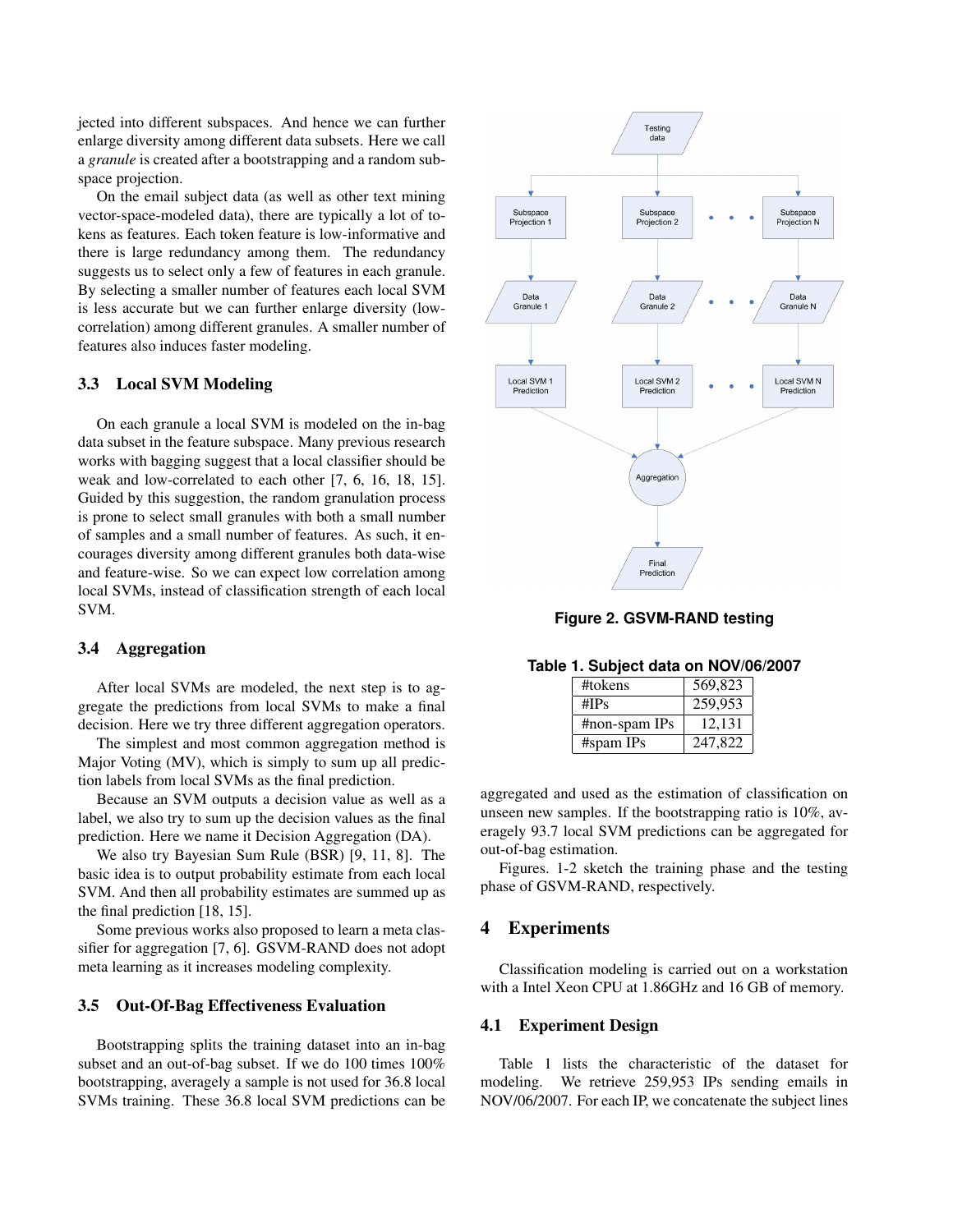Method | AUC-Testing | Modeling time SVM 0.99385 933 mins GSVM-BSR | 0.98762 | 437 mins GSVM-MV 0.98602 744 mins GSVM-DA | 0.95667 | 759 mins

**Table 2. Effectiveness/Efficiency Result**

of all emails sent from it as one single string, separated by spaces. And then these long subject strings are tokenized and 569,823 tokens are extracted. Finally Term Frequency-Inverse Document Frequency (TF-IDF) based feature vectors are built for these IPs on the high dimensional token space. The task is to build a classifier to discriminate spam IPs (labeled 1) from non-spam IPs (labeled −1) on such a dataset. The dataset is randomly divided into 3 equal-sized subsets, in which the ratio of non-spam over spam is also equal. Two subsets are combined as the training dataset and another subset is leaved as the testing dataset.

We choose LIBSVM [5] for SVM modeling with the RBF kernel. Because spam IPs are more than non-spam ones, the False Negative (FN) cost is 1 and the False Positive (FP) cost is 20.4272 for balance.

For SVM modeling, 5-fold CV is conducted on the training dataset for generalization capability estimation.

Notice that GSVM-RAND modeling does not need CV because out-of-bag accuracy is used as the estimation of generalization capability. We do 10% bootstrapping 100 times. In each bootstrapping 10% samples are randomly selected with replacement into the in-bag dataset and the remaining samples are used for out-of-bag estimation. In each granule we randomly select 6% of features for modeling. Averagely, each feature is selected into 6 granules. 10% of samples and 6% of features form a very small granule on which a local SVM can be quickly generated. The small size of each granule also encourages diversity among local SVMs instead of strength/accuracy of each local SVM. We expect bootstrapping aggregation can combine the 100 weak local SVMs into 1 highly accurate classifier. We try Major Voting, Decision Aggregation and Bayesian Sum Rule for aggregation of the 100 local SVMs.

#### 4.2 Result Analysis

The modeling effectiveness/efficiency results are reported in Table 2. Area Under the Receiver Operating Characteristic Curve (AUC) is used for effectiveness evaluation. SVM denotes building a single SVM with 5-fold CV. GSVM-BSR denotes GSVM-RAND modeling with Bayesian Sum Rule for aggregation. GSVM-MV denotes GSVM-RAND modeling with Major Voting for aggregation. GSVM-DA denotes GSVM-RAND modeling with Decision Value Sum for aggregation.



**Figure 3. ROC analysis - testing**

|  |  | <b>Table 3. Local SVM Effectiveness</b> |
|--|--|-----------------------------------------|
|  |  |                                         |

| AUC            | Min     | Max           | Mean    |
|----------------|---------|---------------|---------|
| Out-of-Bag     | 0.79912 | $\pm 0.89499$ | 0.83926 |
| <b>Testing</b> | 0.80303 | $\pm 0.89612$ | 0.84106 |

We observe that Bayesian Sum Rule is the most effective aggregation method. Major Voting is a little worse while Decision Aggregation significantly decreases classification effectiveness. Compared to one single SVM, GSVM-RAND with Bayesian Sum Rule is almost the same accurate but it is much faster. Notice that the modeling time including training time plus testing time.

GSVM-RAND is by nature very easy to be parallelized. With a well-implemented parallel GSVM-RAND on a computing cluster with 100 CPUs, we can build such an ensemble classifier in several minutes. This is proved to be critical to meet the business requirement for spam filtering.

AUC values alone cannot justify the effectiveness of GSVM-RAND. In our real spam sender detection production system, a classifier with  $FP\_rate > 1\%$  is not acceptable. Fig. 3 depicts ROC curves at the cut of  $FP\_rate \le$ 1%. Once again, these curves show that GSVM-RAND is comparable to traditional SVM modeling in terms of effectiveness. Fig. 3 also compare different aggregation methods. Obviously Decision Aggregation is not suitable. Bayesian Sum Rule is slightly better than Major Voting.

Table 3 gives the effectiveness of local SVMs under GSVM-RAND with Bayes Sum Rule for aggregation. The AUC value is increased from averagely 0.84106 for one local SVM to 0.98762 after aggregation. Fig. 4 reports the effect of the number of granules on AUC. The classification effectiveness converges to the optimum with more local SVMs joining on ensembling.